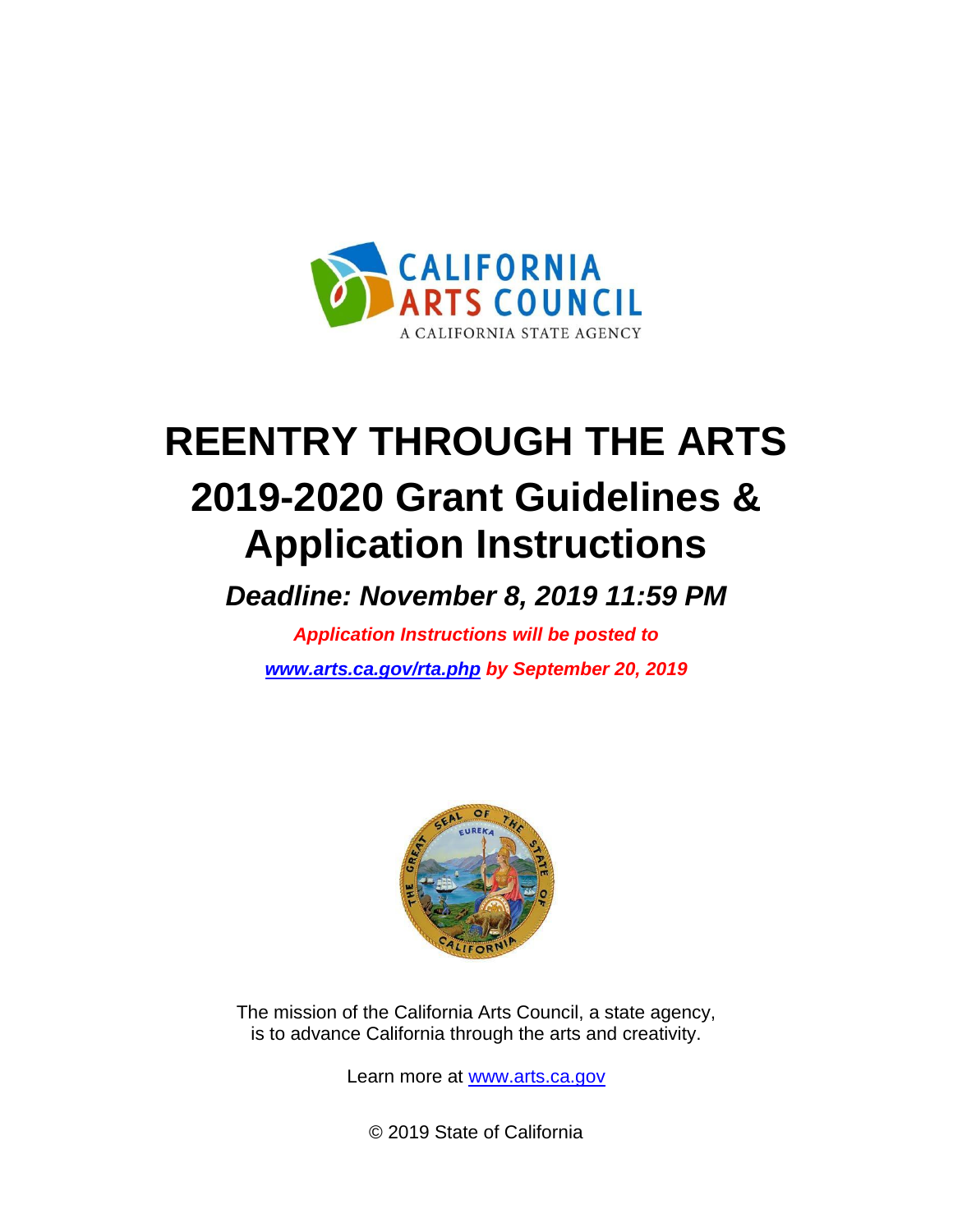#### **California Arts Council**



**Governor of California** Gavin Newsom

#### **Arts Council Members**

Nashormeh Lindo, Chair Larry Baza, Vice Chair

Juan Devis Jodie Evans Kathleen Gallegos Jaime Galli Stanlee Gatti Donn K. Harris Louise McGuinness

#### **Executive Director**

Anne Bown-Crawford

#### **Deputy Director**

Ayanna Lalia Kiburi, MPH

#### **Interim Programs Officer** Jason Jong

**Address** 1300 I Street, Suite 930 Sacramento, CA 95814

(916) 322-6555 Toll Free: (800) 201-6201 FAX: (916) 322-6575 CA Relay Service: 711 Large print is available upon request.

#### [www.arts.ca.gov](http://www.arts.ca.gov/)

#### **Office Hours** 8:00 AM - 5:00 PM Monday through Friday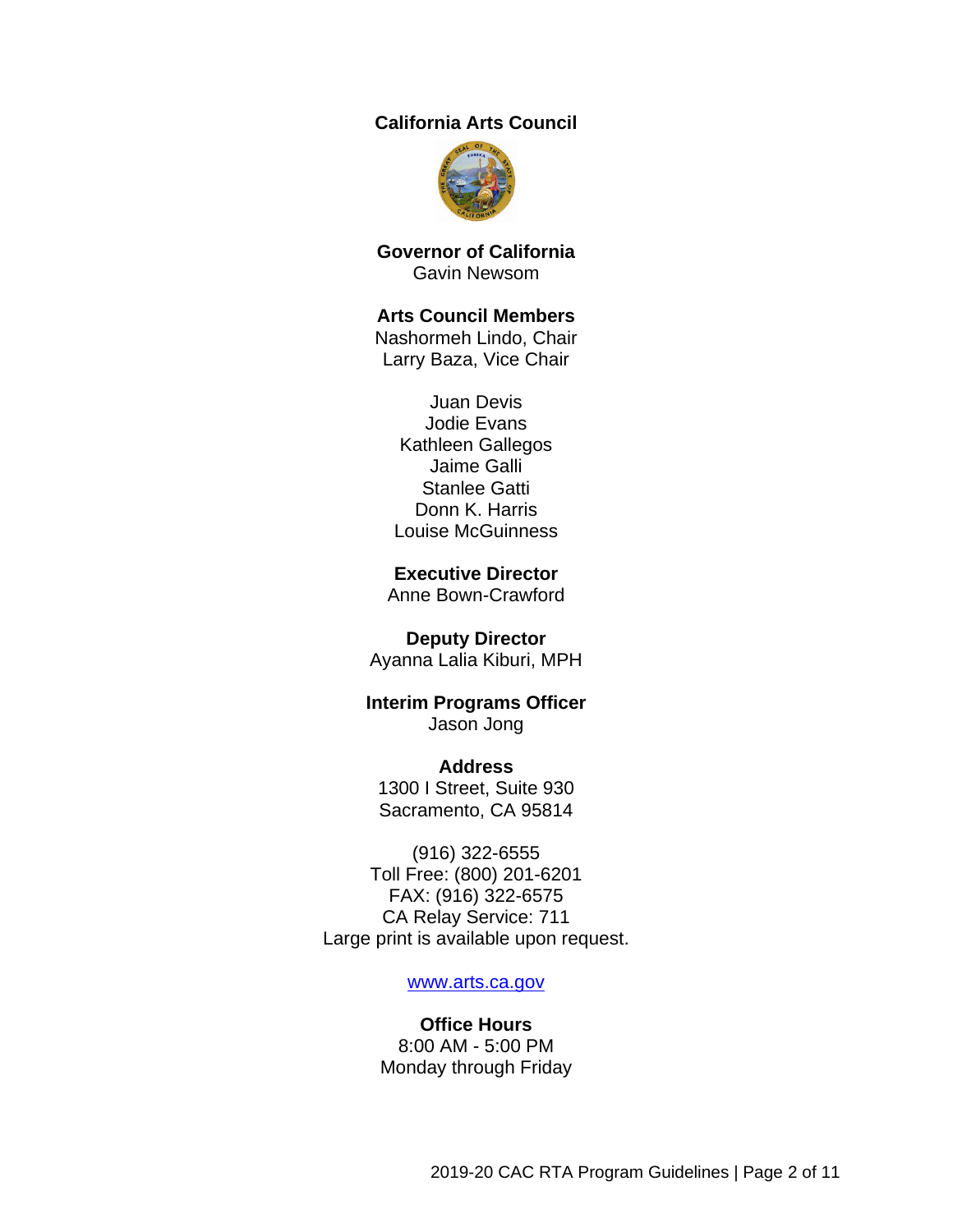**Purpose:** The California Arts Council (CAC), a state agency, was established in January 1976 to encourage artistic awareness, participation, and expression; to help independent local groups develop their own arts programs; to promote employment of artists and those skilled in crafts in the public and private sector; and to enlist the aid of all state agencies in the task of ensuring the fullest expression of our artistic potential.

**The Council:** The appointed Council of the CAC consists of 11 members who serve staggered terms. The Governor appoints nine members, the assembly Speaker appoints one member, and the Senate President pro Tempore appoints one member. Council members serve without salary, elect their own officers, and meet throughout the state to encourage public attendance. This body sets policy and has final approval of CAC grants.

**Mission:** Advancing California through the arts and creativity.

**Vision:** The CAC envisions a California where the lives of all Californians are enriched by access to and participation in a diverse spectrum of arts and cultural experiences and the arts ecosystem reflects contributions from all of California's diverse populations.

**Funding:** The CAC is a state agency, funded from the state's annual budget process and proceeds from the California Arts License Plate and the Keep Arts in Schools tax return voluntary contribution fund, supplemented by funds from the National Endowment for the Arts. Its grants are usually matched by foundations, individuals, earned income, government agencies, or other organizations.

**Information Access:** Due to the Public Records and Open Meeting Acts, applications and their attachments are not confidential and may be requested by the media and/or public. Meeting dates and locations are posted at [www.arts.ca.gov.](http://www.arts.ca.gov/) Observers may attend but may not participate in, or in any way interfere with, Council meetings. Each meeting provides a designated time for public comment, although comments may be time-limited.

**Grant Process:** Applications are evaluated by panels of experts, recognized in their respective fields, who rank applications according to program criteria. The CAC staff provides information but not recommendations to the panel. The Council reviews panel recommendations before making final funding decisions. CAC staff is responsible for grant contract administration after Council approval. In dire or unexpected circumstances, CAC reserves the right to make exceptions to any policy or procedure on a case-by-case basis.

<span id="page-2-0"></span>**Requirements:** The CAC is mandated both by federal and state regulations to fund only organizations that have proof of nonprofit status under sec. 501(c)(3) of the Internal Revenue Code (Fiscal Receivers are eligible in some programs), or under sec. 23701d of the California Revenue and Taxations Code, or entities that are a unit of government; and that comply with the Civil Rights Acts of 1964, as amended; sec. 504 of the Rehabilitation Act of 1973, as amended; the Age Discrimination Act of 1975; the Drug-Free Workplace Act of 1988; California Government Code secs. 11135-11139.5 (barring discrimination); the Fair Labor Standards Act, as defined by the Secretary of Labor in part 505 of title 29 of the Code of Federal Regulation; the Americans With Disabilities Act of 1990 ("ADA"); the Fair Employment and Housing Act; and the Personal Responsibility and Work Opportunity Reconciliation Act of 1996.

**Ownership, Copyrights, Royalties, Credit:** The CAC does not claim ownership, copyrights, royalties, or other claim to artwork produced as a result of a CAC grant. However, the CAC reserves the right to reproduce and use such material for official, noncommercial purpose, including but not limited to use on the CAC website, social media and print materials. In addition, the CAC requires documentation of grants activity, and appropriate credit for CAC partial support.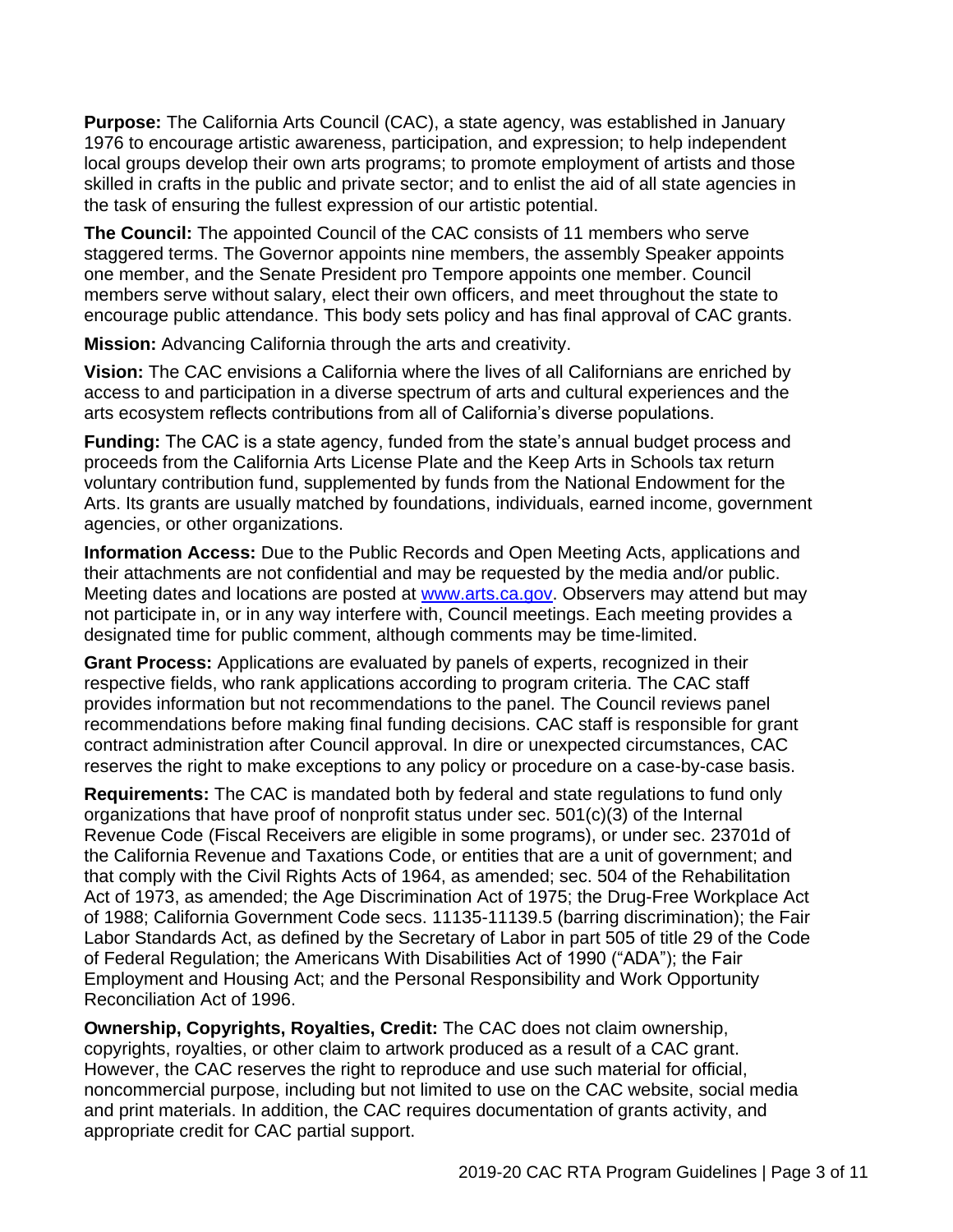

# **REENTRY THROUGH THE ARTS 2019-20 GRANT GUIDELINES DEADLINE: November 8, 2019 11:59 PM**

**Apply at** [calartscouncil.smartsimple.com](https://calartscouncil.smartsimple.com/s_Login.jsp)

**Up to \$50,000 Grant Activity Period: July 1, 2020 – June 30, 2021**

#### **Background and Purpose**

The **Reentry Through the Arts** grant program is rooted in the CAC's belief that the arts are a societal cornerstone with the ability to bring people together and build community. Reentry Through the Arts supports arts and culture programs for adults who have been incarcerated within correctional institutions and reinforces the direct impact that arts and culture have on the health, welfare, and economic well-being of all Californians and their communities.

Through this program, CAC has been able to expand its funding opportunities to include projects specifically designed for formerly incarcerated people, utilizing arts participation as an effective instrument for rehabilitation, healing, and skill building. Successful projects can uplift the voices of formerly incarcerated individuals, ensuring a sense of belonging through meaningful participation, leadership, apprenticeship opportunities, and other forms of engagement. Projects also include the perspective of one or more people affected by incarceration as active participants in the design, planning, and implementation of the project.

By focusing on the principles of restorative justice, transformative justice, and reconciliation, Reentry Through the Arts elevates projects that utilize arts and culture as part of a holistic approach to supporting the successful transition of formerly incarcerated individuals back into their communities.

#### **Program Goals**

Projects should address the following Reentry Through the Arts program goals:

- Address the overall trauma to people and communities caused by poverty, crime, and incarceration.
- Positively impact the lives of adults that have been formerly incarcerated, as well as their families and communities.
- Demonstrate the value of arts and culture engagement as a vehicle for rehabilitation, healing, and skill building for people who have been incarcerated.
- Demonstrate the impact of restorative, transformative justice strategies and trauma-informed care in collaboration with arts and culture for adults who have been incarcerated.
- Develop an understanding of best practices for community-engaged creative strategies to support positive reentry for adults who have been incarcerated.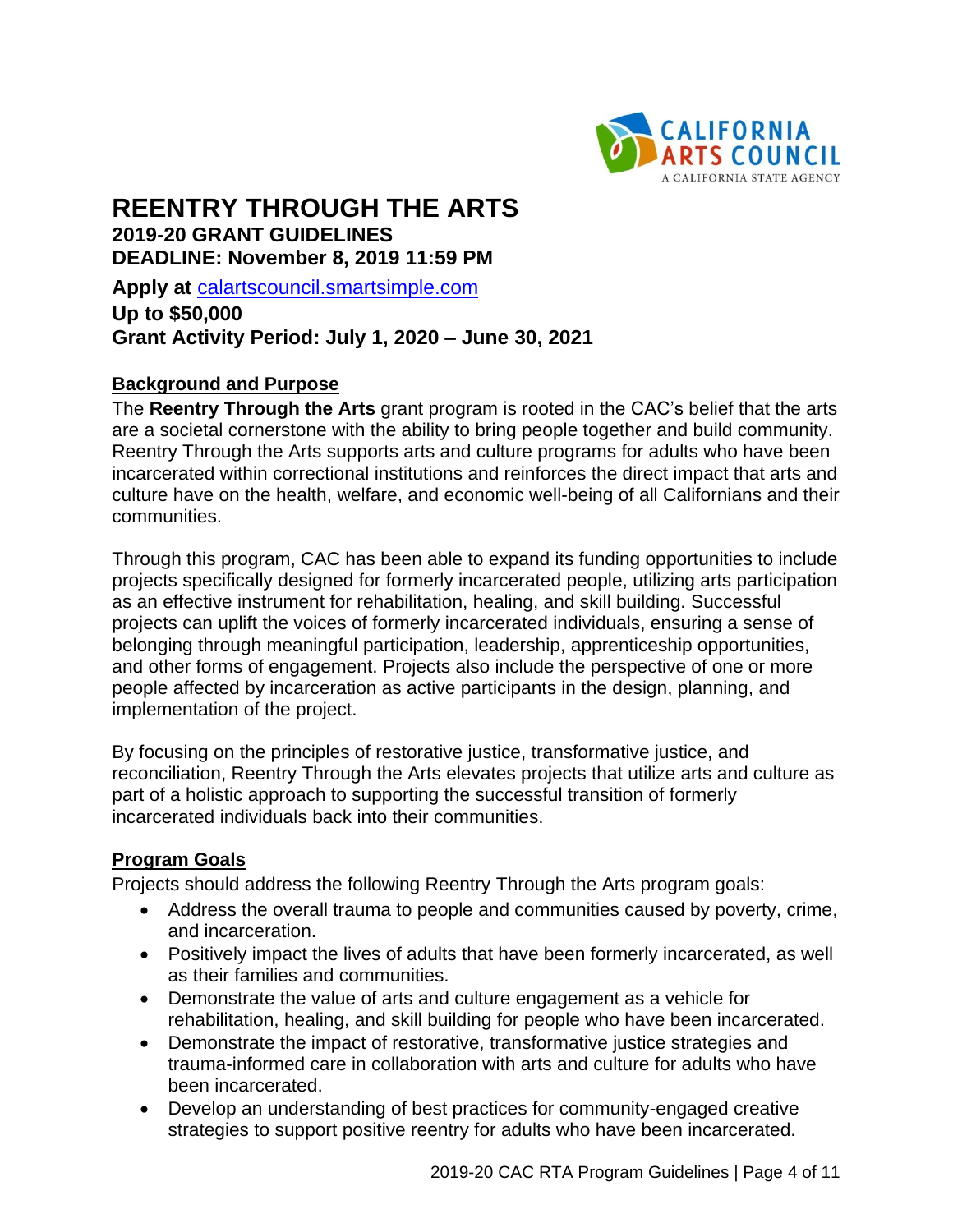• Foster growth, development and leadership for participants to inform best practices for future programming.

# **Project Requirements**

- The applicant must develop and complete a project addressing the program's purpose by June 30, 2021.
- All activities to be funded by the CAC must occur within the Grant Activity Period (see [Timeline\)](#page-9-0).
- The project must provide opportunities for arts and culture engagement to formerly incarcerated adults utilizing California-based artists. Arts and culture engagement includes active participation or learning activities over a period of time. Projects can include arts and culture exposure or appreciation components, but those must be in addition to hands-on activities.
- The proposed project must include arts and culture as a central component of a holistic and integrated approach to reentry that also includes other communitybased support services, including but not limited to mental health and/or drug treatment, job skills training, job placement, and/or case management.
- The project must include the perspective of one or more people affected by incarceration as active participants in the design, planning, and implementation of the project.
- The project should demonstrate significant planning and reflect a collaborative relationship between the partnering entities, as evidenced by the Letter of Agreement between partners.
- Programming must be free of charge for project participants.
- Project must identify reentry goals and set measurable outcomes for activities taking place as part of the grant project.
- Project should include culturally responsive approaches that are relevant to the participants and the community and that foster the principles of restorative justice.
- Successful applicants may be expected to:
	- o Participate in technical assistance and training activities.
	- o Participate in and cooperate with program evaluation implemented by the CAC.
- Artist(s) to be compensated and supported by this grant must show relevant experience of at least two years, be based in California, and may not be engaged in the project as full-time students in a degree program.
- Rates of compensation for individual artists and/or arts workers to be supported by this grant must be appropriate to experience and comparable to fees for other local skilled workers.
- If proposing therapeutic outcomes, applicants must establish the qualifications of service providers, how strategies are appropriate to the clinical and/or community arts setting, and how support is culturally responsive to participants.
- Project design and implementation must reflect a commitment to include and represent the communities to be served.
- All CAC-funded programs, services, information, and facilities where funded activities take place must be accessible for individuals with disabilities, including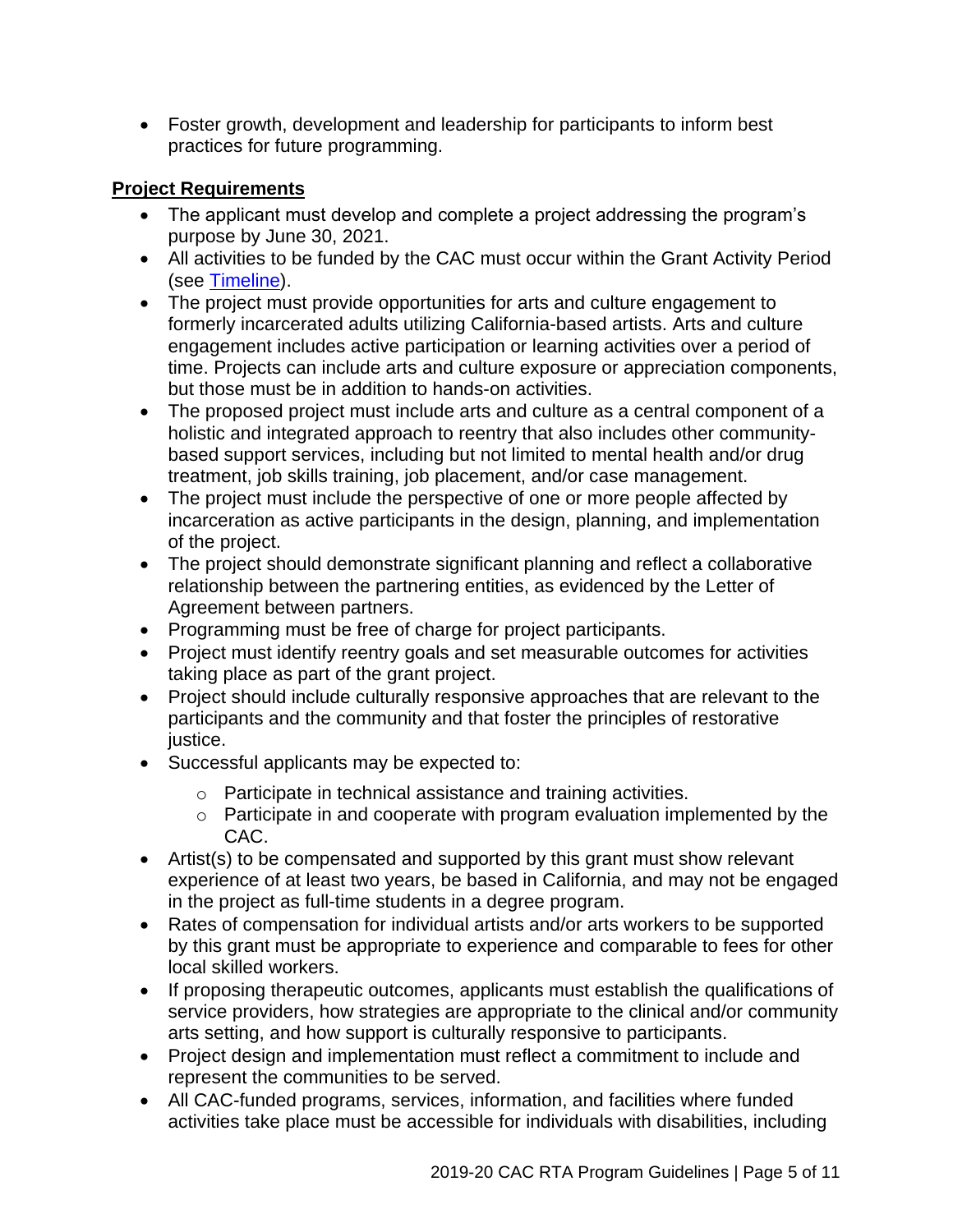but not limited to individuals who are deaf, hard of hearing, deaf-blind, have difficulty speaking, have a physical disability, visual disability, developmental disability, learning disability, mental illness or chronic illness. Please see Page 3: [Requirements](#page-2-0) for more information.

# **Eligible Request Amounts**

- Applicant organizations can request up to \$50,000.
- The total request for funding in this grant program cannot exceed 50% of an organization's total operating revenue from the most recently completed fiscal year, as it appears in the SMU DataArts Funder Report.

# **Eligibility**

- *Applicant organizations must be one of the following:*
	- $\circ$  California-based nonprofit arts organization, arts-based unit of municipal or county government, or tribal government.
	- o California-based nonprofit social service organization with regular, ongoing arts programs and/or services.
- The proposed project must be designed and developed in partnership between an arts provider and a social service organization, facility, or agency that serves adults who have been incarcerated. The applicant may be either the arts organization or social service or community-based facility/agency, except for the following scenarios:
	- o The applicant must be the arts partner if the partnership is composed of one arts organization and multiple facilities/agencies.
	- $\circ$  The applicant must be the social service partner if the partnership is composed of one facility/agency and an individual artist or artists.
- *This program is not designed to accept applications with partnerships between multiple social service facilities/agencies and multiple arts organizations/multiple groups of teaching artists.*
- If you have questions regarding the eligibility of your organization or the nature of your proposed partnerships, contact the designated staff (see [Staff Assistance\)](#page-10-0).
- All applicants must have a minimum two-year history of consistent engagement in arts programming and/or services prior to the application deadline.
- All applicant organizations must have a principal place of business in California.
- Applicant organizations must demonstrate proof of nonprofit status under section 501(c)(3) of the Internal Revenue Code, or section 23701d of the California Revenue and Taxation Code, or must be a unit of government, including California Native American or Indigenous tribal governments.
	- o **Fiscal Sponsors:** An applicant without nonprofit status may use a California-based Fiscal Sponsor with a federal 501(c)(3) designation to conduct work on a not-for-profit project. The Fiscal Sponsor will provide the fiscal and administrative services needed to complete the grant. **If a grant is awarded, the Fiscal Sponsor becomes the legal contractor.** The Fiscal Sponsor must also demonstrate consistent arts services or programming in California for a minimum of two years prior to the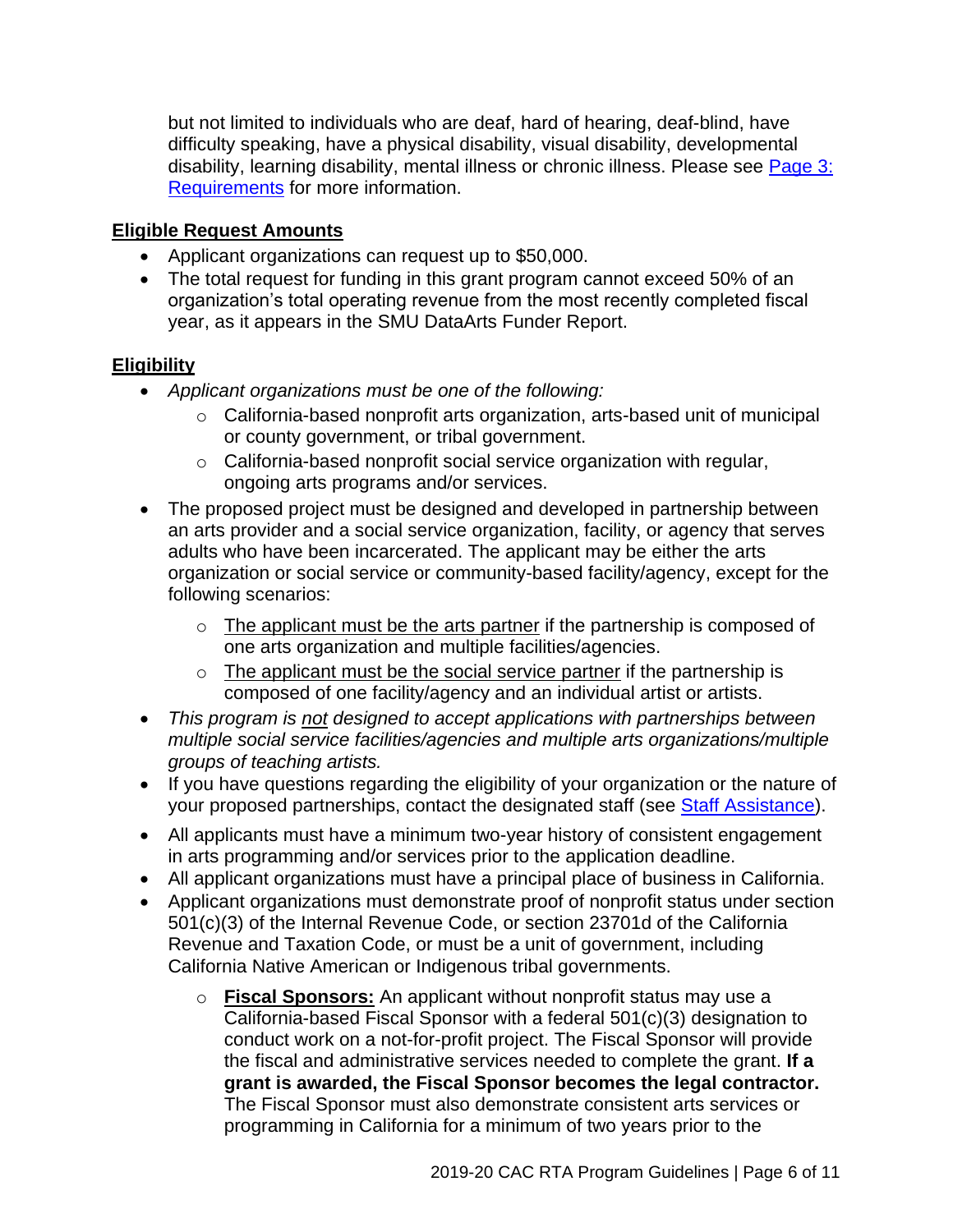application deadline. See additional information on the use of [CAC Fiscal](http://arts.ca.gov/programs/program_files/shared_files/CAC%20Fiscal%20Sponsor%20Information.pdf)  [Sponsors.](http://arts.ca.gov/programs/program_files/shared_files/CAC%20Fiscal%20Sponsor%20Information.pdf)

- $\circ$  Applicants using Fiscal Sponsors must submit all required materials for the Fiscal Sponsor at the time of application.
- All applicants must submit all required application materials and information at the time of submission. Incomplete applications are ineligible and will not be reviewed by the panel. Please see Application Instructions for all required materials and information.
	- o This program requires the submission of an SMU DataArts Funder Report generated specifically for this CAC grant program. Applicants must provide a minimum of two and up to three years of data in the Funder Profile and submit a Funder Report meeting these requirements at the time of application.

# **California Secretary of State Certificate of Status**

Nonprofit organizations must have "active status" with the California Secretary of State (SOS) showing evidence of "good standing" at the time of application.

You can verify your organization's status by conducting a search using the SOS online [Business Search](https://businesssearch.sos.ca.gov/) tool. An indication of "active" (versus "suspended," "dissolved," "cancelled," etc.) confirms that your nonprofit corporation exists, is authorized to conduct business in the State of California, has met all licensing and corporation requirements, and has not received a suspension from the Franchise Tax Board.

# **Funding Restrictions**

- The **total of all requests for CAC support during the same year of funding** cannot exceed 50% of an organization's total operating revenue from the most recently completed fiscal year, as it appears in the SMU DataArts Funder Report.
- Applicants to this program are not restricted from applying for and receiving additional CAC program grants as long as those funds are used for different projects and purposes. To meet this criterion, applicants must demonstrate that projects:
	- o Serve primarily different groups of people
	- o Take place in different spaces, times, and/or contexts
	- o Achieve fundamentally distinct programmatic outcomes

# **Matching Funds**

Matching funds are not required for this grant.

# **What the CAC Does Not Fund**

- As applicants:
	- o Individuals
	- o State agencies
	- o Federal agencies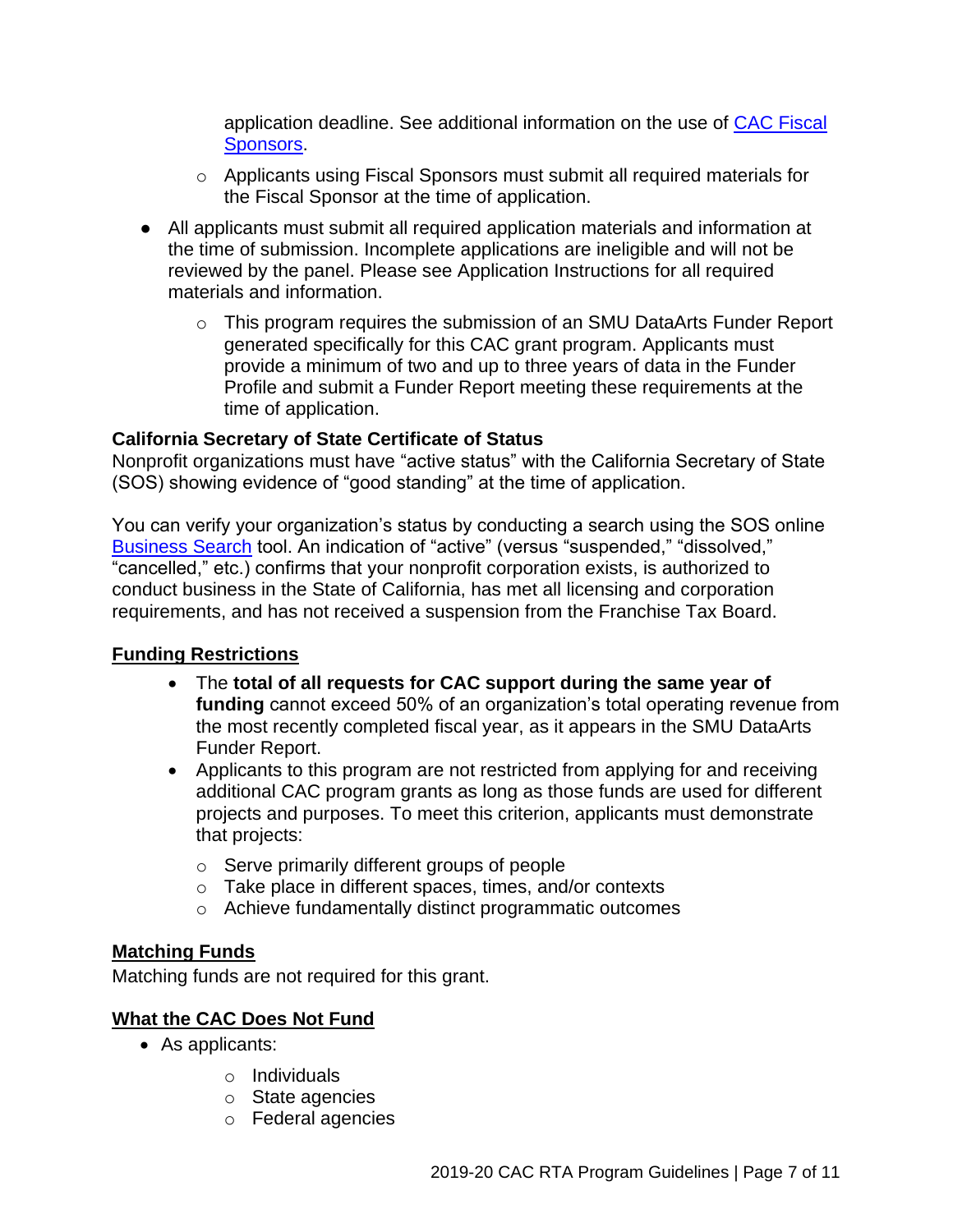- o Non-arts organizations not involved in arts activities
- o For-profit organizations
- Nonprofit organizations not in "good standing" with California Secretary of State
- Former grantee organizations not in compliance with CAC grant requirements (as stipulated in grant agreement)
- Expenses incurred before the start date or after the ending date of the Grant Activity Period
- Expenses that would supplant other state funding\*
- Operational, administrative, or indirect costs of schools, colleges, or universities, or any activities that are part of the curricular base of these institutions
- Fundraising activities or services such as annual campaigns, fundraising events, or grant writing
- Lobbying activities that are intended to influence the actions, policies, or decisions of government officials or specific legislation
- Programs or services intended for private use, or for use by restricted membership
- Projects with religious purposes
- Trusts, endowment funds, or investments
- Capital outlay, including construction projects or purchase of land and buildings
- Equipment
- Debt repayment
- Hospitality, meals, or food
- Out-of-state travel

\*Neither the award nor the match may be used to supplant other state funding, including salaries of state employees or general operating expenses of school districts, County Offices of Education, or publicly funded schools, colleges, or universities.

#### **Application Process**

Applications will be available online through the CAC's online grants management system at [calartscouncil.smartsimple.com.](https://calartscouncil.smartsimple.com/s_Login.jsp) Only applications submitted through the system by the deadline will be accepted. More information can be found on the Grant [Programs](http://arts.ca.gov/programs/app.php) page of the CAC website.

# **Review Criteria**

A panel will adjudicate applications based on the following criteria:

- **Project Design and Implementation:** Project design indicates realistic timeline, appropriate budget, clear artistic and community-based objectives, and achievable goals. Design includes methods to evaluate and measure success, collect and analyze data, and document activities. Design demonstrates depth of participant involvement and clear plans for community outreach and marketing.
- **Artistic Merit:** California artists are involved at every stage of the project design and execution and demonstrate skills, expertise, and experiences that are central to the goals of the project and program.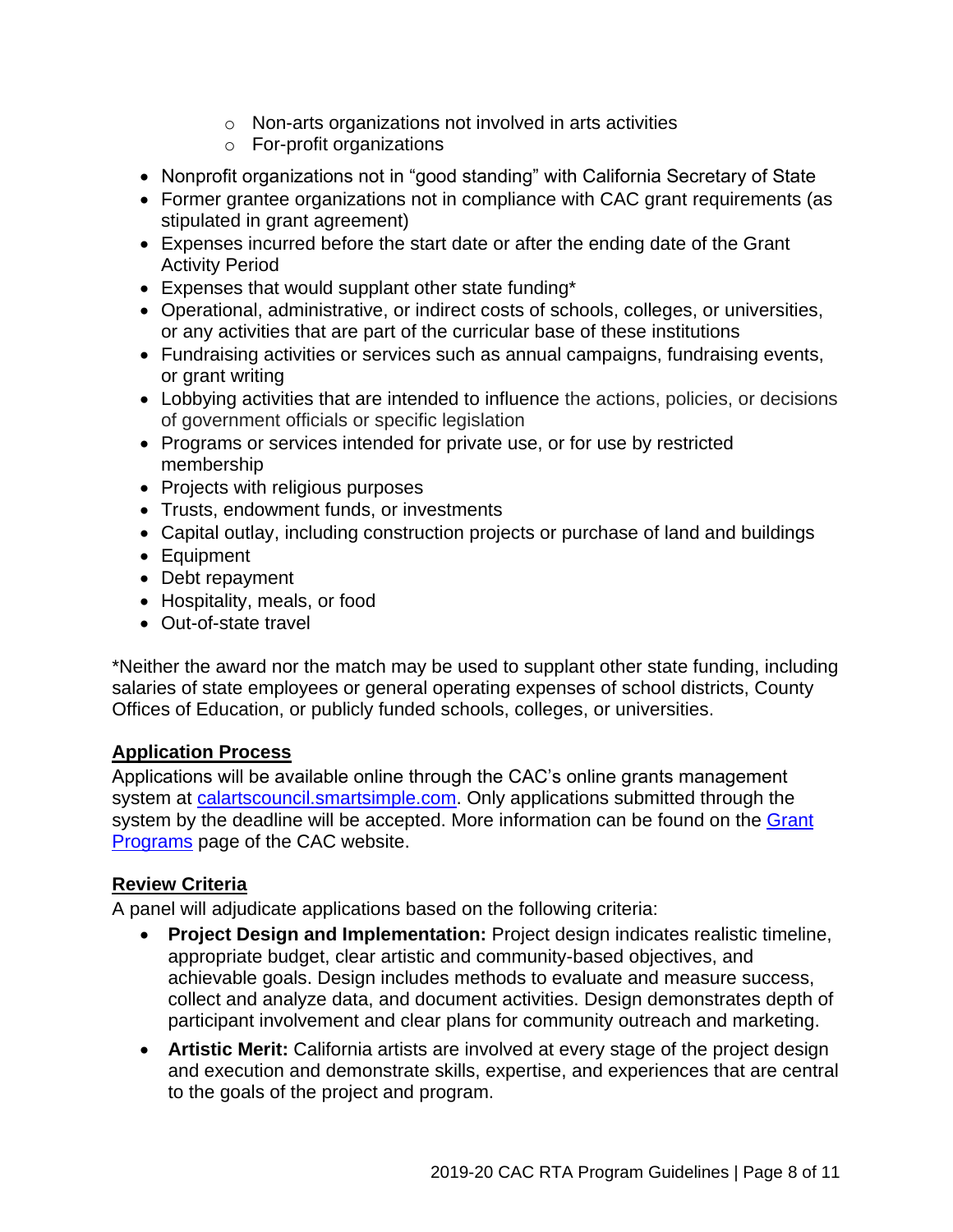- **Community Impact:** Project demonstrates reach and/or depth of engagement in a defined community. Project is responsive to the community to be served. Project execution and evaluation involve significant community participation in accordance with the identified program goals and project requirements.
- **Management and Leadership:** Ability of applicant organization to implement proposed project is clearly demonstrated by qualifications of project's team, viability of project budget, and overall fiscal and managerial health of applicant and partnering organizations.
- **Equity and Accessibility:** Proposal reflects fair practices to accessing resources and the inclusion of the communities to be served in the representation, participation, and creation of services and programs. Proposal reflects evidence that CAC-funded programs, services, information, and facilities where funded activities are to take place will be accessible for individuals with disabilities, including but not limited to individuals who are deaf, hard of hearing, deaf-blind, have difficulty speaking, have a physical disability, visual disability, developmental disability, learning disability, mental illness or chronic illness.

# **Panel Adjudication and Ranking Scale**

An application will be deemed ineligible by CAC staff if it is incomplete at the time of submission, or does not meet eligibility criteria or project requirements.

|  |  |  |  | Panelists review applications and work samples using the 6-point ranking scale below. |
|--|--|--|--|---------------------------------------------------------------------------------------|
|  |  |  |  |                                                                                       |

|              | סוות וועד        | nann Dusunpuon                                                                                                                       |
|--------------|------------------|--------------------------------------------------------------------------------------------------------------------------------------|
| 6            | <b>Exemplary</b> | Fully achieves the purpose of the program<br>Meets all of the review criteria and project requirements<br>to the highest degree      |
| 5            | <b>Strong</b>    | Strongly achieves the purpose of the program<br>Meets all of the review criteria and project requirements<br>to a significant degree |
| 4            | Good             | Sufficiently achieves the purpose of the program<br>Meets all of the review criteria and project requirements<br>to some degree      |
| 3            | Fair             | Moderately achieves the purpose of the program<br>Meets <b>most</b> of the review criteria and project<br>requirements               |
| $\mathbf{2}$ | <b>Marginal</b>  | Minimally achieves the purpose of the program<br>Meets some of the review criteria and project<br>requirements                       |

**Rank Title Rank Description**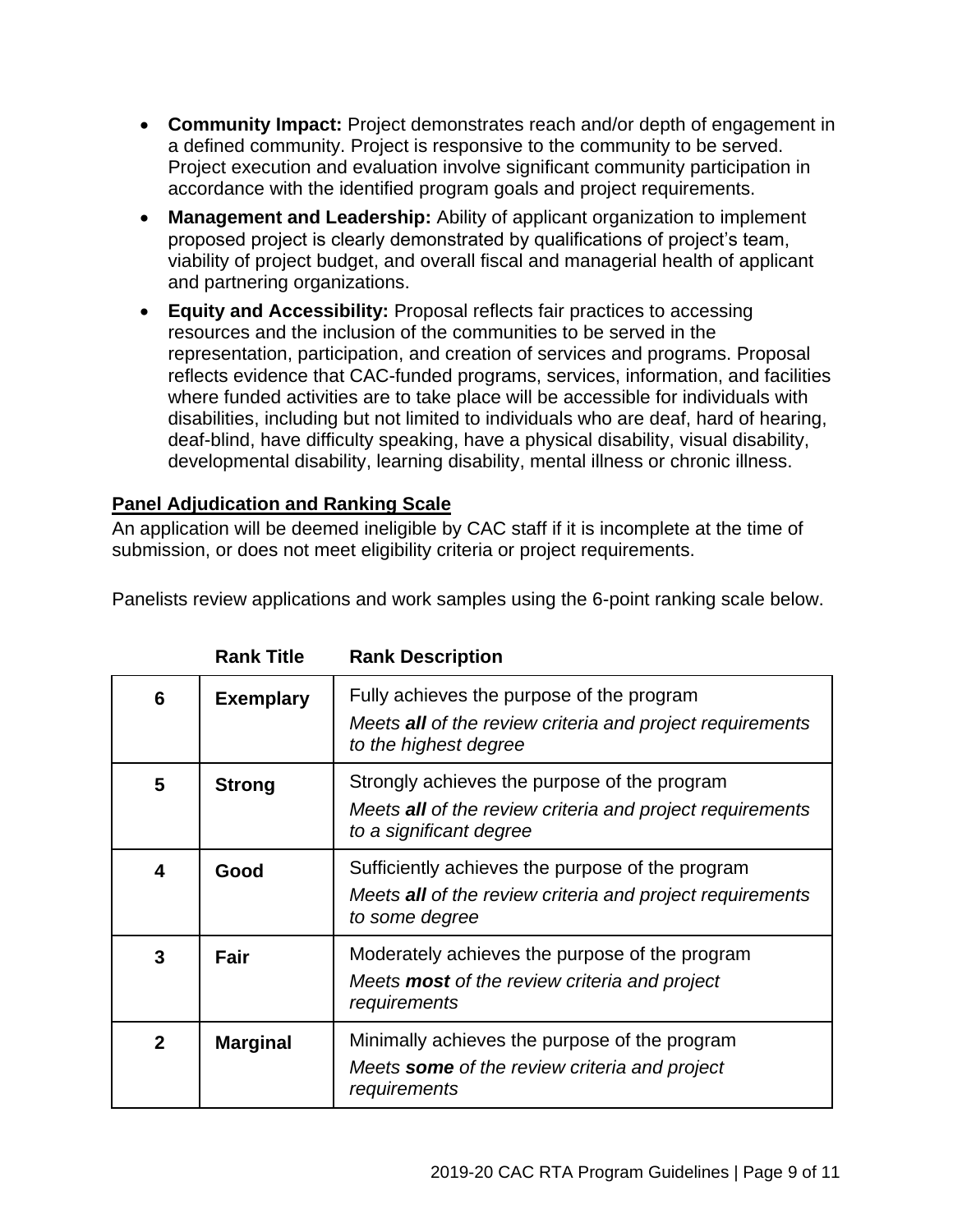| Weak |  | Does not achieve the purpose of the program; proposals<br>that are not appropriate for this grant category |  |  |
|------|--|------------------------------------------------------------------------------------------------------------|--|--|
|      |  | <b>Inadequately</b> meets the review criteria or project<br>requirements                                   |  |  |

#### **California Arts Council Decision-making**

The final authority for grant awards is the appointed Council. After receiving and reviewing the panel ranks, the Council will vote on final funding awards at a public meeting. Awards may differ from requested amounts based on rank.

#### <span id="page-9-0"></span>**Timeline**

| November 8, 2019 11:59 PM    | <b>Application deadline (online)</b> |  |  |
|------------------------------|--------------------------------------|--|--|
| January 2020                 | <b>Funding decisions</b>             |  |  |
| January 2020                 | <b>Funding notifications</b>         |  |  |
| July 1, 2020 - June 30, 2021 | <b>Grant Activity Period</b>         |  |  |
| July 31, 2021                | <b>Final Report deadline</b>         |  |  |

#### **Grantee Requirements**

Grantees must comply with all requirements as stipulated in the grant agreement, including but not limited to the following:

- Grantees are required to carry out activities consistent with the original proposal summary statement and the intent of the application as approved for funding, including in instances where the grant award may be less that the original request amount.
- Changes to funded activities must be proposed in advance and would require prior written approval from CAC staff. Requests for changes are considered on a case-by-case basis; approval is not guaranteed.
- To better inform our elected representatives as to the value of the arts and the use of state funds, grantees are required to include—with the approved grant agreement—copies of signed letters sent to the Governor and state Senate and Assembly representatives thanking them for the grant.
- Use the CAC logo on all printed, electronic materials and websites (programs, catalogs, postcards, posters, newsletters, leaflets, publications, etc.) that specifically reference this grant.
- Credit the CAC on all printed and electronic materials: *"This activity is funded in part by the California Arts Council, a state agency."*
- Provide a report summarizing grant-funded activities and accomplishments at the end of the Grant Activity Period.

# **California Model Agreement (AB20) and Indirect Costs**

In order to comply with AB20 requirements, University of California and California State University grantees are required to secure an indirect cost waiver from The Regents of the University of California or The Trustees of the California State University.